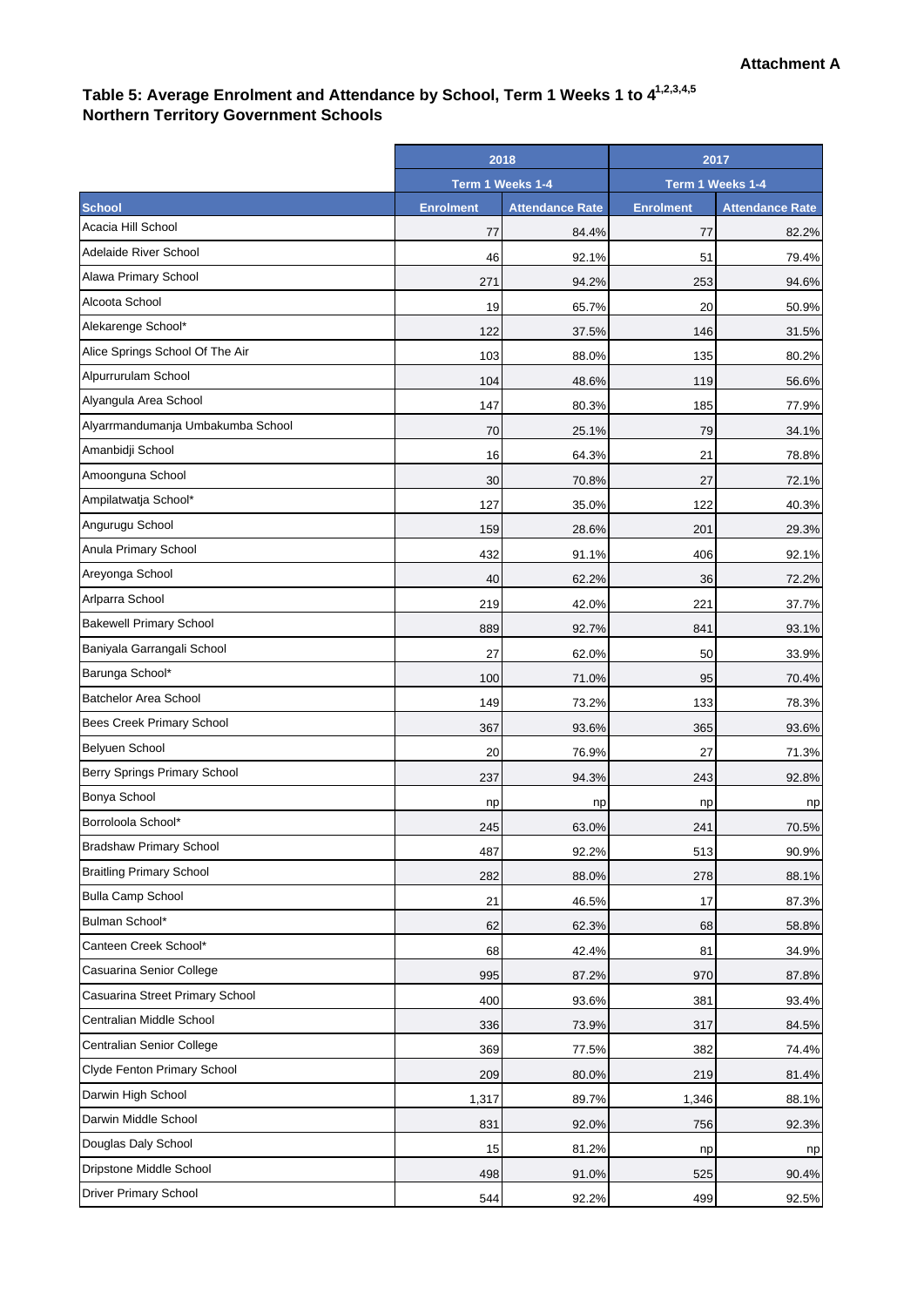## **Attachment A**

|                                      | 2018             |                        | 2017             |                        |
|--------------------------------------|------------------|------------------------|------------------|------------------------|
|                                      | Term 1 Weeks 1-4 |                        | Term 1 Weeks 1-4 |                        |
| <b>School</b>                        | <b>Enrolment</b> | <b>Attendance Rate</b> | <b>Enrolment</b> | <b>Attendance Rate</b> |
| Dundee Beach School                  | 21               | 87.0%                  | 23               | 87.5%                  |
| Durack Primary School                | 493              | 94.6%                  | 488              | 95.0%                  |
| Elliott School*                      | 76               | 65.2%                  | 87               | 76.3%                  |
| Epenarra School*                     | 54               | 45.6%                  | 36               | 35.7%                  |
| <b>Finke School</b>                  | 30               | 67.6%                  | 35               | 71.6%                  |
| Forrest Parade School                | 72               | 87.9%                  | 60               | 89.8%                  |
| Gapuwiyak School                     | 218              | 45.4%                  | 241              | 51.2%                  |
| Gillen Primary School                | 253              | 78.7%                  | 270              | 81.3%                  |
| Girraween Primary School             | 498              | 94.3%                  | 529              | 94.3%                  |
| Gray Primary School                  | 367              | 89.5%                  | 384              | 88.9%                  |
| Gunbalanya School                    | 321              | 58.7%                  | 306              | 48.6%                  |
| <b>Haasts Bluff School</b>           | 33               | 55.7%                  | 36               | 59.2%                  |
| Harts Range School                   | 73               | 54.2%                  | 74               | 72.1%                  |
| <b>Henbury School</b>                | 130              | 86.6%                  | 114              | 85.4%                  |
| <b>Howard Springs Primary School</b> | 267              | 90.7%                  | 277              | 89.9%                  |
| Humpty Doo Primary School            | 404              | 91.8%                  | 406              | 89.0%                  |
| Imanpa School                        | 13               | 79.8%                  | 20               | 65.5%                  |
| Jabiru Area School                   | 227              | 80.7%                  | 254              | 77.7%                  |
| Jilkminggan School*                  | 88               | 67.8%                  | 97               | 53.2%                  |
| Jingili Primary School               | 340              | 94.0%                  | 325              | 94.4%                  |
| Kalkaringi School*                   | 168              | 63.1%                  | 167              | 54.3%                  |
| Karama Primary School                | 199              | 85.4%                  | 194              | 88.3%                  |
| Katherine High School                | 646              | 70.2%                  | 621              | 71.6%                  |
| Katherine School Of The Air          | 139              | 0.0%                   | 162              | 0.0%                   |
| Katherine South Primary School       | 391              | 88.0%                  | 393              | 88.3%                  |
| Kiana School                         | np               | np                     | 14               | 81.0%                  |
| Kintore Street School                | 52               | 74.6%                  | 43               | 83.1%                  |
| Lajamanu School                      | 216              | 52.8%                  | 226              | 49.2%                  |
| Laramba School                       | 66               | 73.3%                  | 61               | 68.9%                  |
| Larapinta Primary School             | 396              | 88.4%                  | 353              | 88.2%                  |
| Larrakeyah Primary School            | 493              | 92.7%                  | 483              | 92.8%                  |
| Leanyer Primary School               | 572              | 92.0%                  | 587              | 93.1%                  |
| Ludmilla Primary School              | 91               | 79.1%                  | 90               | 80.6%                  |
| MacFarlane Primary School            | 218              | 73.1%                  | 244              | 78.1%                  |
| <b>Malak Primary School</b>          | 229              | 87.9%                  | 257              | 87.5%                  |
| Malak Re-engagement Centre           | 76               | 41.6%                  |                  |                        |
| Mamaruni School                      | 64               | 50.1%                  | 68               | 56.9%                  |
| Maningrida College                   | 634              | 54.3%                  | 710              | 55.5%                  |
| Manunda Terrace Primary School       | 170              | 86.7%                  | 167              | 89.1%                  |
| Manyallaluk School                   | 25               | 65.0%                  | 19               | 76.4%                  |
| Mataranka School                     | 33               | 77.5%                  | 38               | 92.6%                  |
| Mbunghara School                     | 12               | 76.6%                  | np               | np                     |
| Middle Point School                  | 17               | 85.6%                  | 28               | 91.8%                  |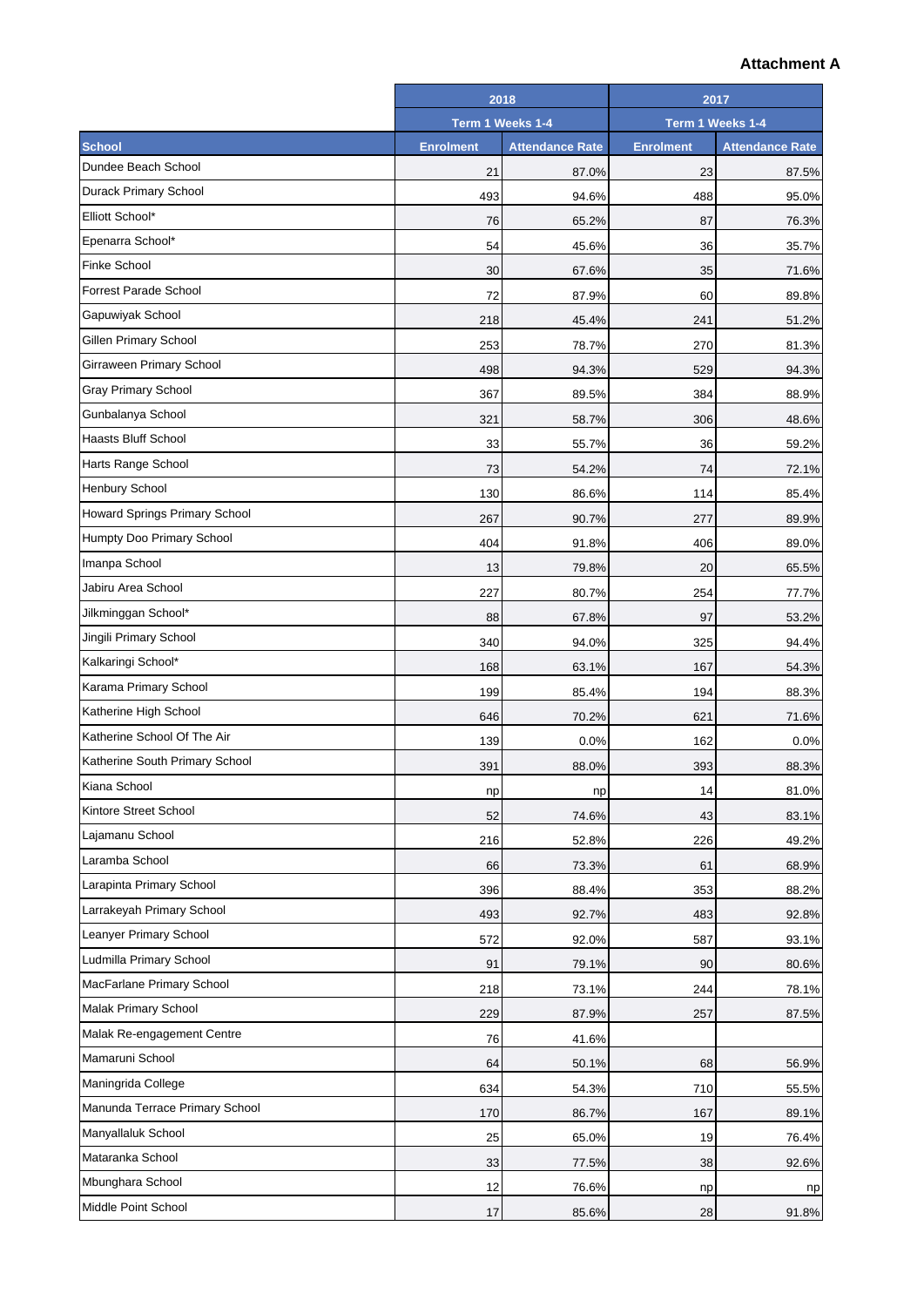## **Attachment A**

|                                                 |                           | 2018             |                        | 2017             |                        |
|-------------------------------------------------|---------------------------|------------------|------------------------|------------------|------------------------|
|                                                 |                           | Term 1 Weeks 1-4 |                        | Term 1 Weeks 1-4 |                        |
| <b>School</b>                                   |                           | <b>Enrolment</b> | <b>Attendance Rate</b> | <b>Enrolment</b> | <b>Attendance Rate</b> |
| Milikapiti School                               |                           | 71               | 67.2%                  | 74               | 79.5%                  |
| Milingimbi School                               |                           | 393              | 49.6%                  | 422              | 47.9%                  |
| <b>Millner Primary School</b>                   |                           | 198              | 84.6%                  | 202              | 81.3%                  |
| Milyakburra School                              |                           | 24               | 37.3%                  | 36               | 48.0%                  |
| Minyerri School                                 |                           | 155              | 68.9%                  | 143              | 73.2%                  |
| <b>Moil Primary School</b>                      |                           | 226              | 86.7%                  | 245              | 89.7%                  |
| Moulden Primary School                          |                           | 310              | 81.7%                  | 359              | 86.0%                  |
| Mount Allan School                              |                           | 74               | 63.2%                  | 77               | 72.3%                  |
| Mulga Bore School                               |                           | np               | np                     | 21               | 35.6%                  |
| Murray Downs School                             |                           | 13               | 53.6%                  | 21               | 60.3%                  |
| Mutitjulu School*                               |                           | 44               | 56.1%                  | 33               | 49.0%                  |
| Nakara Primary School                           |                           | 587              | 92.0%                  | 590              | 92.8%                  |
| Nemarluk School                                 |                           | 154              | 86.8%                  | 142              | 86.8%                  |
| <b>Neutral Junction School</b>                  |                           | 27               | 53.6%                  | 30               | 60.1%                  |
| Newcastle Waters School                         |                           | 18               | 77.7%                  | 12               | 72.5%                  |
| Nganambala School                               |                           | 29               | 66.5%                  | 28               | 55.5%                  |
| Nganmarriyanga School                           |                           | 181              | 54.8%                  | 166              | 46.4%                  |
| Ngukurr School                                  |                           | 303              | 63.6%                  | 318              | 65.1%                  |
| Nhulunbuy High School                           |                           | 302              | 84.6%                  | 266              | 83.3%                  |
| Nhulunbuy Primary School                        |                           | 422              | 87.5%                  | 431              | 87.7%                  |
| <b>Nightcliff Middle School</b>                 |                           | 293              | 90.5%                  | 251              | 88.0%                  |
| <b>Nightcliff Primary School</b>                |                           | 613              | 91.1%                  | 591              | 92.1%                  |
| Northern Territory School of Distance Education |                           | 305              | 100.0%                 | 296              | 100.0%                 |
| Ntaria School                                   |                           | 186              | 56.1%                  | 189              | 68.2%                  |
| Numbulwar School                                |                           | 190              | 54.3%                  | 176              | 58.2%                  |
| Nyirripi School                                 |                           | 27               | 64.9%                  | 36               | 42.3%                  |
| <b>Palmerston College</b>                       | Palmerston Senior College | 1,144            | 85.8%                  | 1,097            | 86.2%                  |
|                                                 | Rosebery Middle School    |                  |                        |                  |                        |
| Papunya School*                                 |                           | 143              | 51.4%                  | 145              | 53.5%                  |
| Parap Primary School                            |                           | 527              | 93.4%                  | 534              | 93.8%                  |
| Peppimenarti School                             |                           | 51               | 74.6%                  | 36               | 95.9%                  |
| Pigeon Hole School                              |                           | 25               | 56.3%                  | 28               | 55.2%                  |
| Pine Creek School                               |                           | 33               | 63.7%                  | 42               | 58.6%                  |
| Pularumpi School                                |                           | 64               | 83.8%                  | 50               | 91.9%                  |
| Ramingining School*                             |                           | 310              | 65.6%                  | 317              | 63.6%                  |
| Robinson River School                           |                           | 61               | 68.6%                  | 53               | 84.6%                  |
| Rockhampton Downs School                        |                           | 32               | 70.0%                  | 15               | 65.7%                  |
| Rosebery Primary School                         |                           | 593              | 92.3%                  | 578              | 91.7%                  |
| Ross Park Primary School                        |                           | 507              | 93.1%                  | 499              | 94.4%                  |
| Sadadeen Primary School                         |                           | 238              | 74.0%                  | 263              | 62.6%                  |
| Sanderson Middle School                         |                           | 391              | 88.3%                  | 390              | 88.8%                  |
| Shepherdson College                             |                           | 609              | 40.2%                  | 666              | 43.4%                  |
| <b>Stirling School</b>                          |                           | 16               | 68.0%                  | 17               | 56.7%                  |